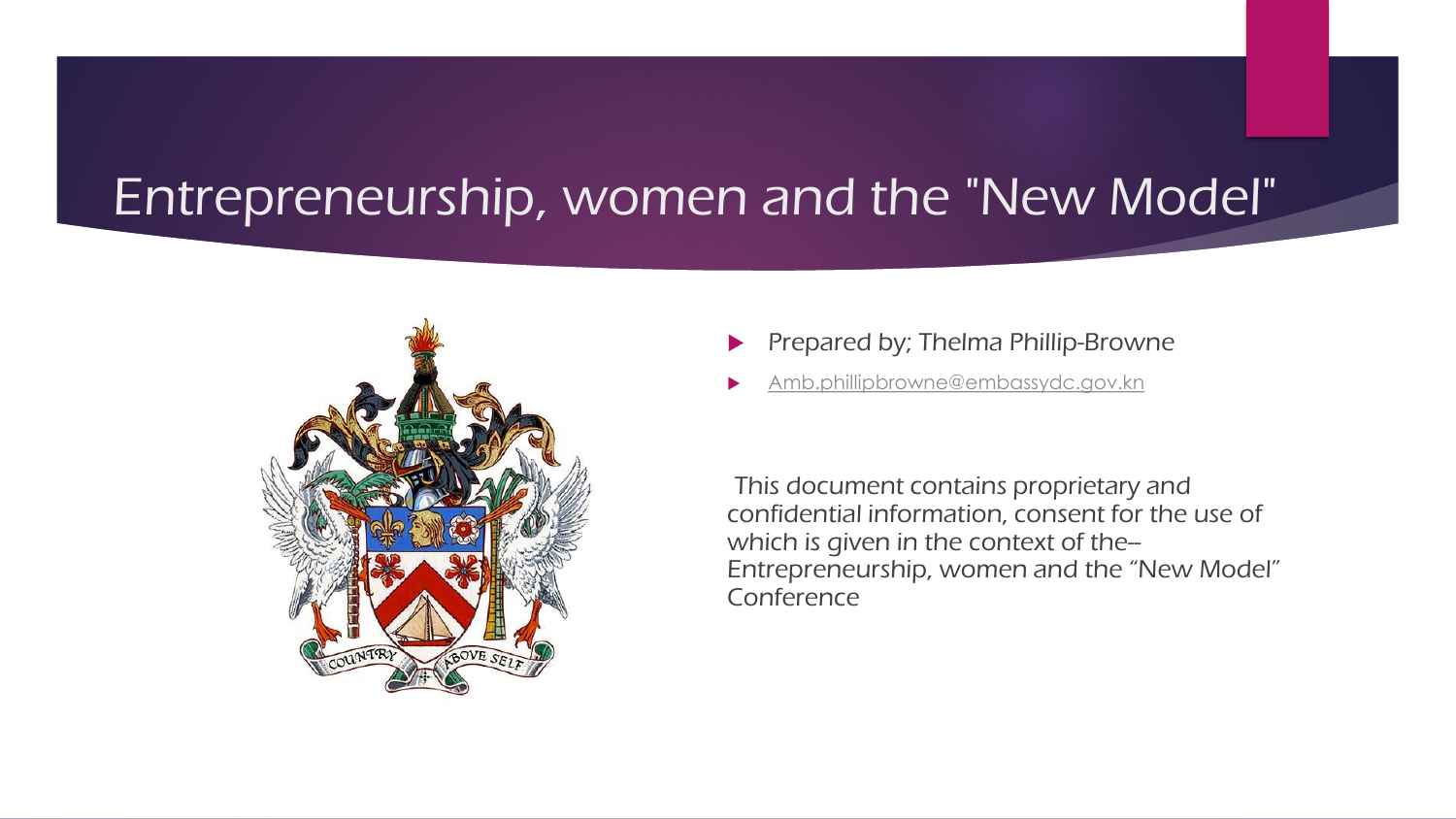# HISTORY-The CREATION STORY

▶ Gen 1:27 "So God created man in his own image.... male and female created He them" Male and female created spiritually at the same time.

Gen 2:18 KJV "And the LORD God said, It is not good that the man should be alone; I will make him an *helper meet* for him"

Hebrew-EZER KENEGDO- helpmate, suitable, comparable, parallel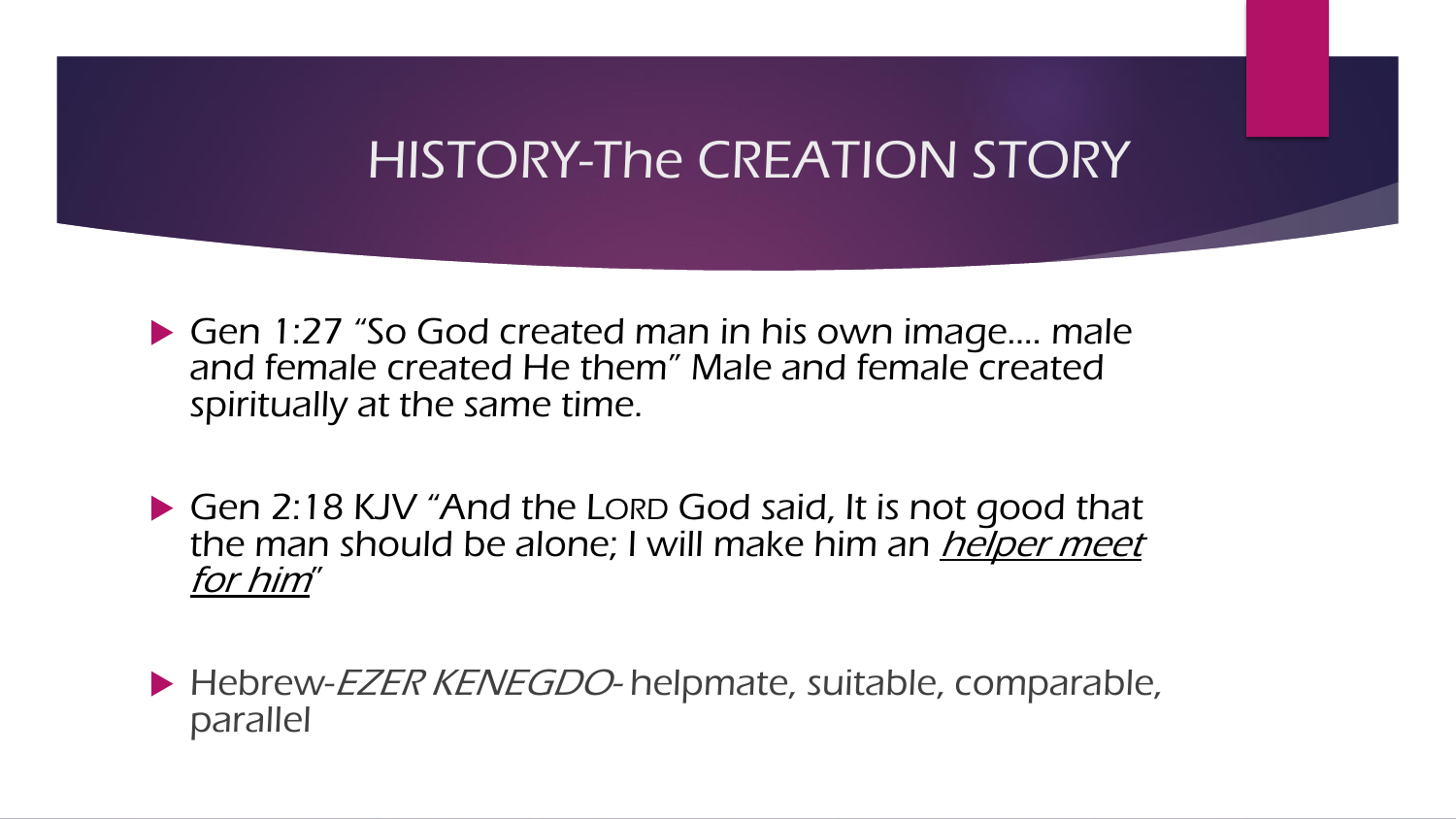## HISTORY-The CREATION STORY

#### PARALLEL

LINES

- **Independent but Interdependent, Integral**
- **Distinct and Different not Diminished**
- $\blacktriangleright$  Separate but Equally Special
- Comparable and Complementary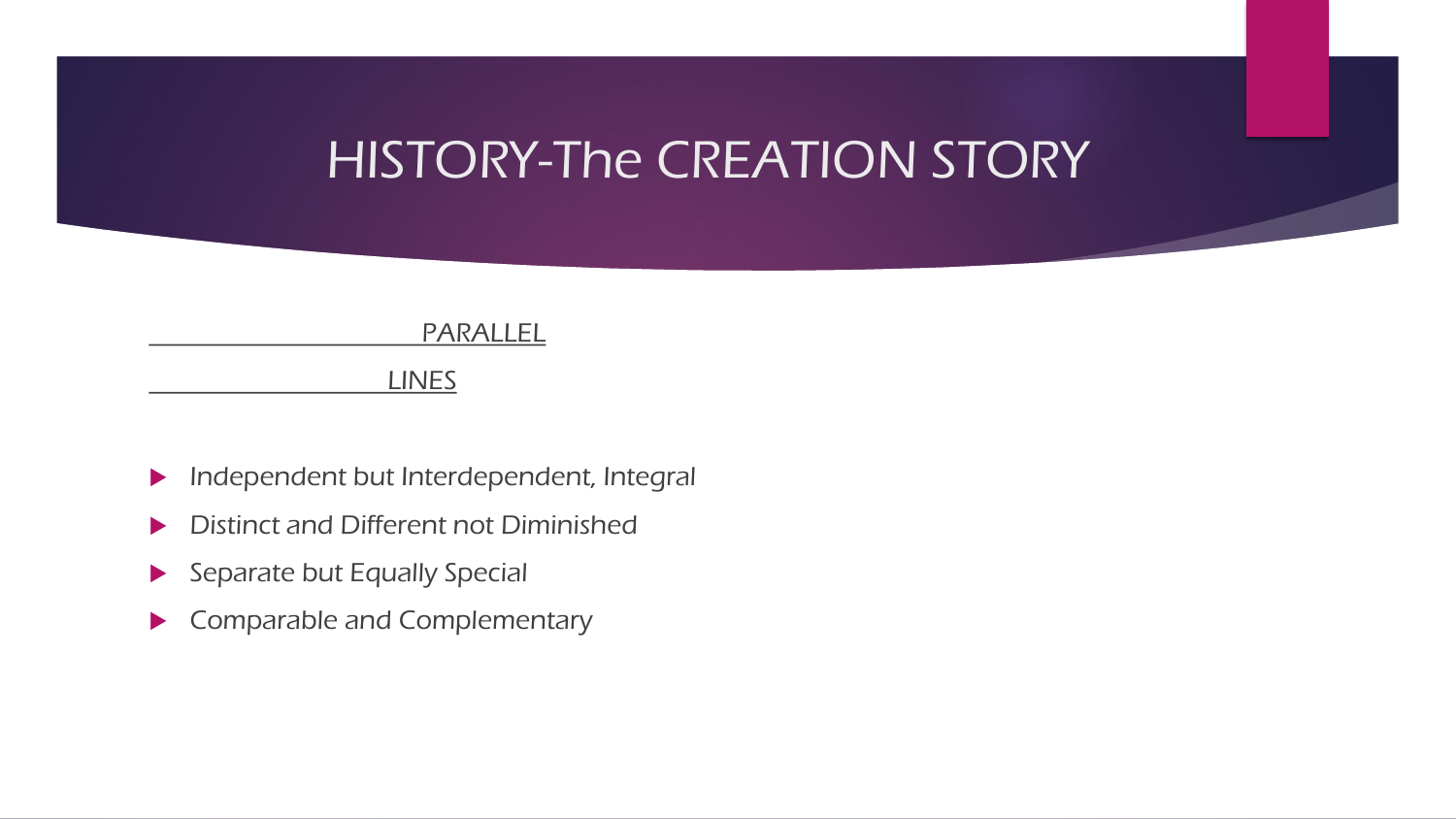# "HIS-STORY"-OUR REALITY

- No human rights scourge is more prevalent than gender inequality" (UN Secretary-General António Guterres, Feb 2021)
- Women Business and the Law Index based on gender differences in 8 areas-Mobility, Workplace, Pay, Marriage, Parenthood, Assets, Pension, Entrepreneurship (access to credit, sign a contract, register a business, open a bank account.
- $\triangleright$  WBL Index 2021--women have just three-quarters of the rights of men except for 10 of the 190 economies--Belgium, Canada, Denmark, France, Iceland, Ireland, Latvia, Luxembourg, Portugal and Sweden
- ▶ LAC has seen some improvement with average of 80.1 (95 Peru highest in LAC, 86.9 Guyana highest among CARICOM countries). Laws on the books need to catch up with practice. "Better telt than felt"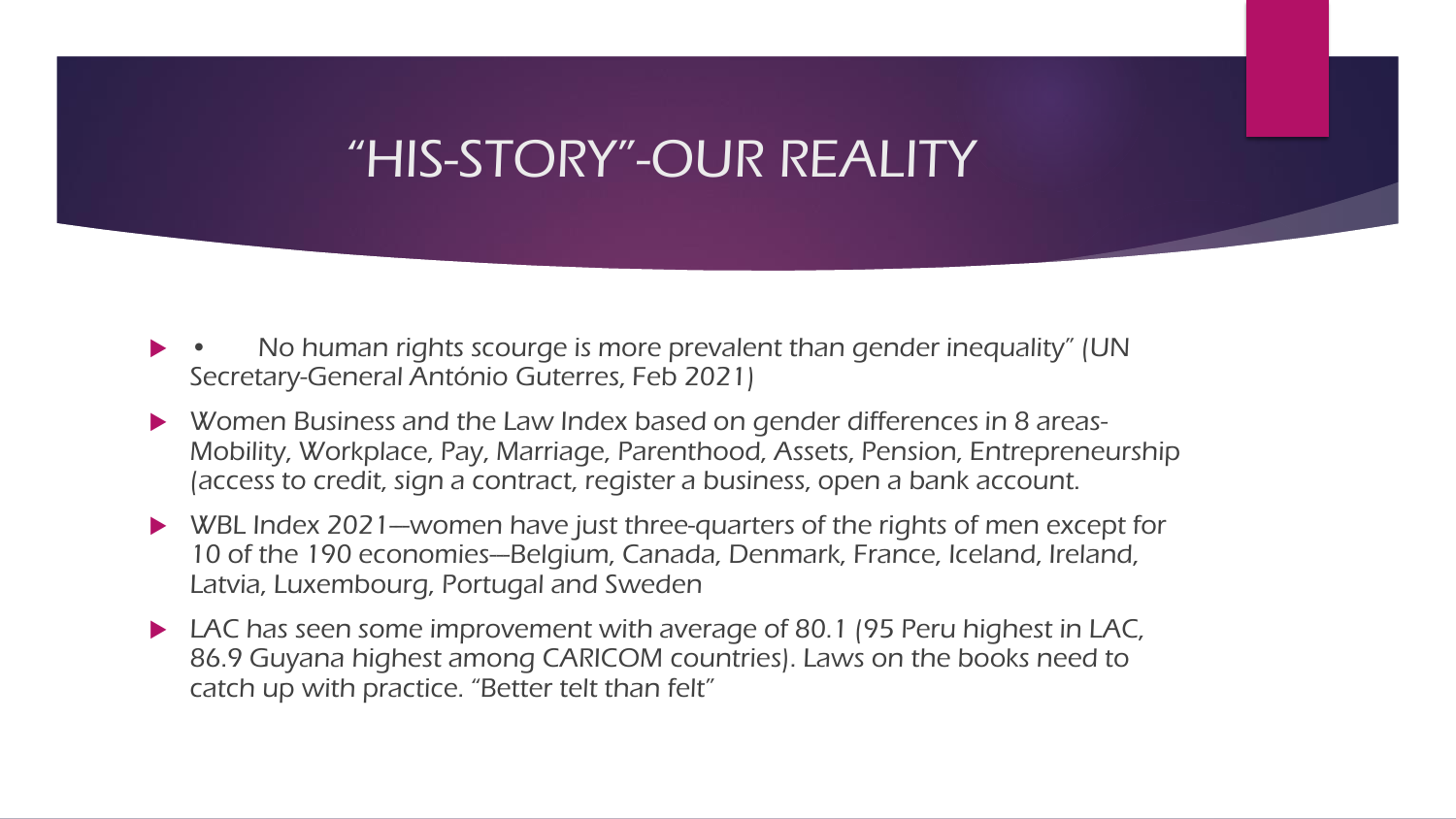## 'HER-STORY'-Jamela



- Self-taught chef of 20years
- **Employed by several hotels over the years**
- Stint as an entrepreneur (4 employees), short-lived ended in Feb 2019 with inability to meet financial responsibilities
- Denied a small business loan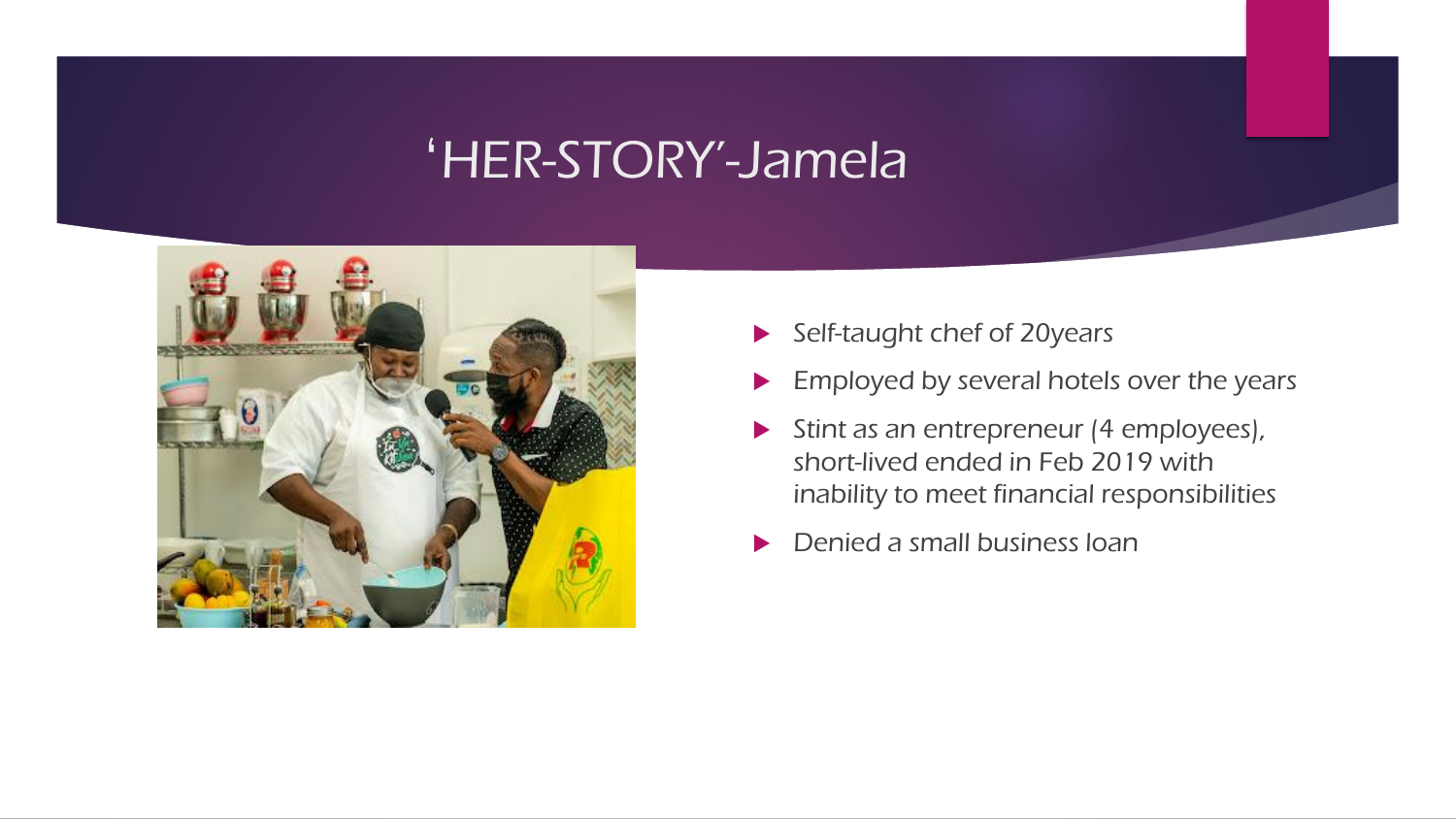# COVID 19 effects on Her-Story



- Unemployed as many in hospitality
- Small donation x 6 months
- Government moratorium on bill pay
- Invested in cooking and sold over 50 dishes on Valentine's Day
- $\blacktriangleright$  Entered cooking contest, placed 2<sup>nd</sup>—food basket donation, taping of TV show
- Motivation-to create farm to table, culturally diverse dishes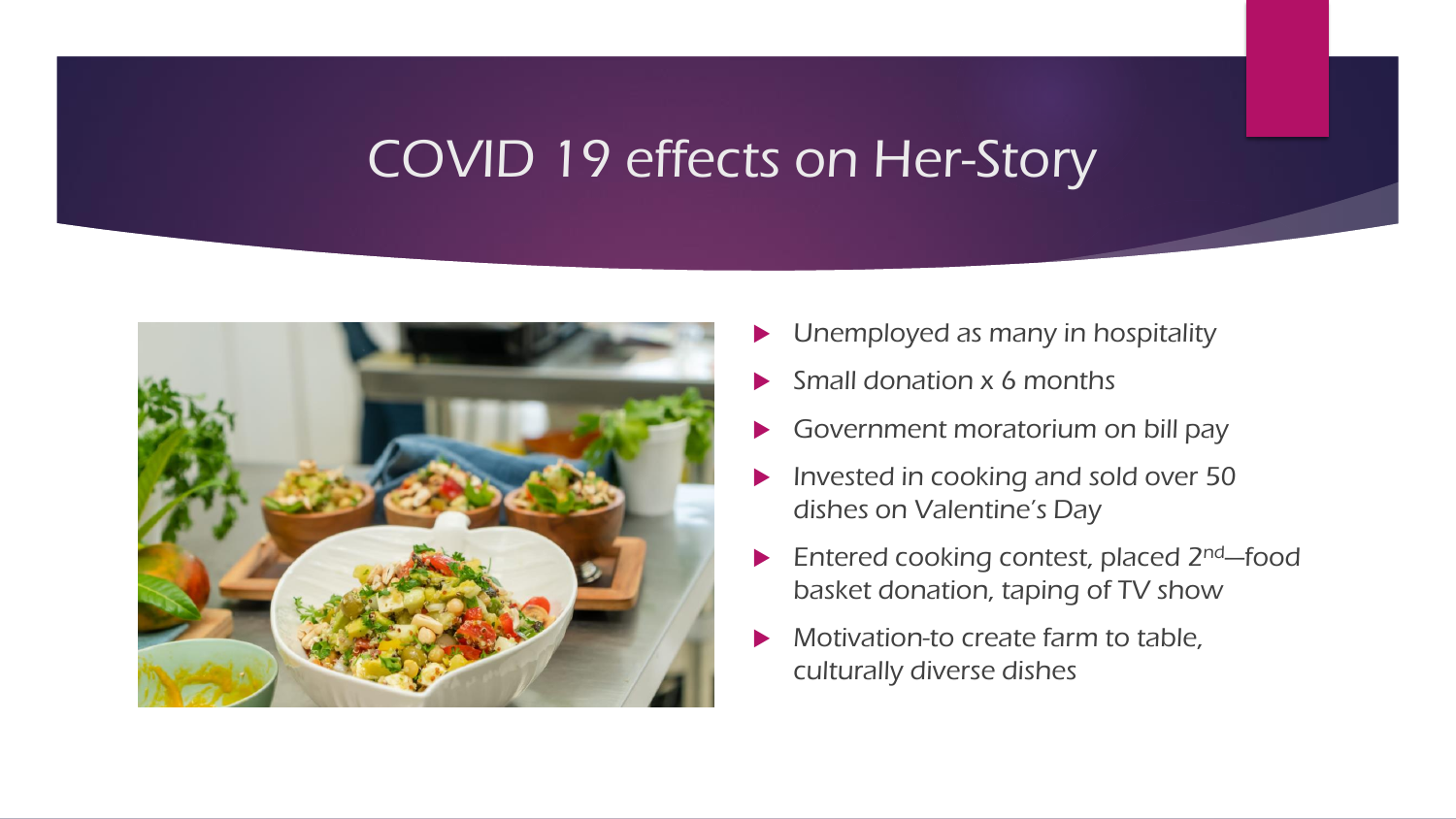## 'HER-STORY'- Keimon



- Proprietor of KeBabies Daycare for 24 years except for a few years after childbirth
- ▶ Love for children but balked at thought of paediatrics with potential for bad outcomes. Began with 2 godchildren
- Denied due to 'high risk' business
- Angel investor, personal funds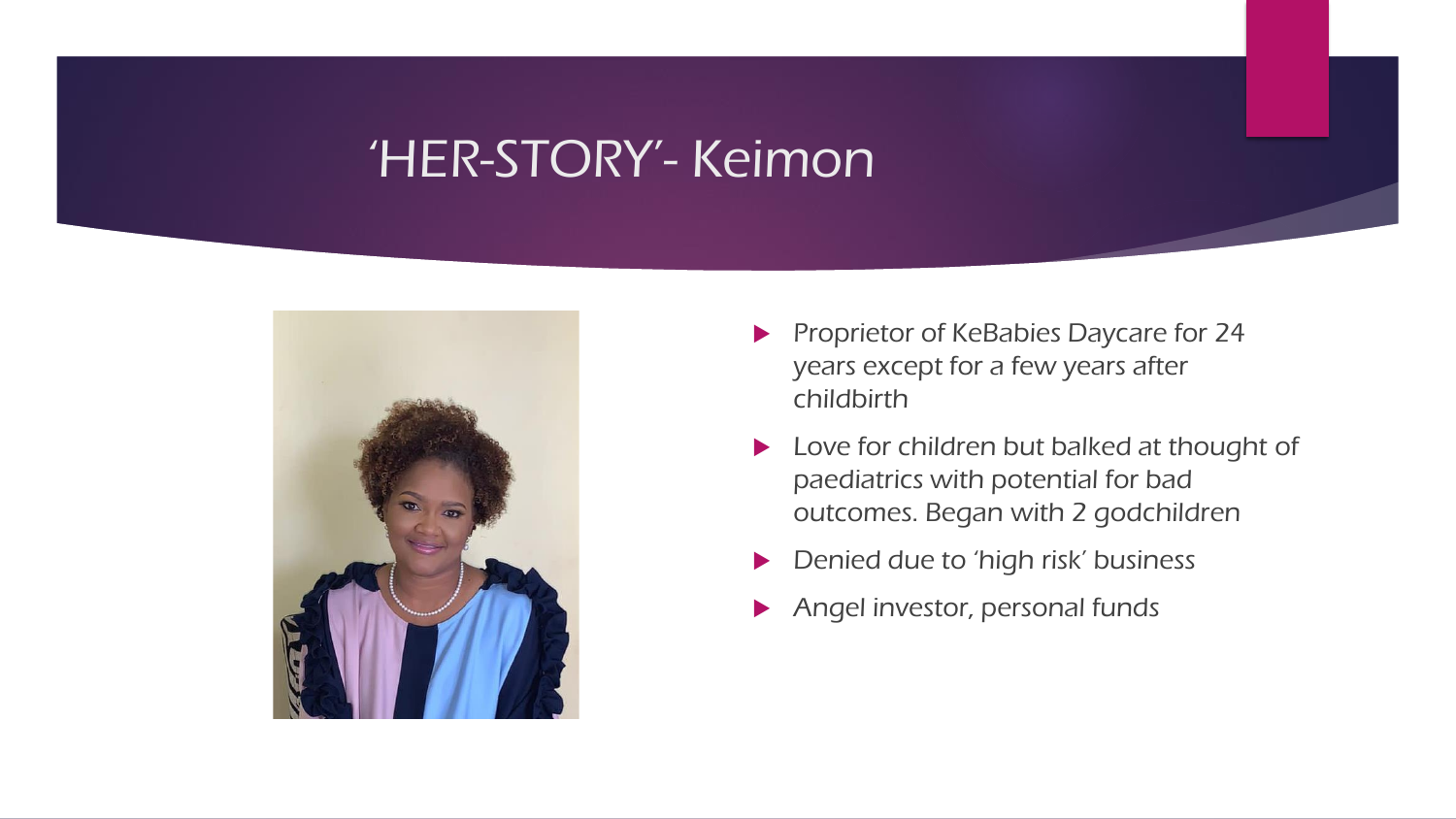# COVID19 effects on 'HER-STORY'



- Forced closure and financial difficulties
- Parents paid for 2 months only, issues with SS, no fund raising
- Expenses of protocols, enrollment form 42 (6 employee) to 15 (3 employees)
- Organizing some 28 of the 63 Daycare centers into a union, hope of enrolment in CIC
- Vision- writing a children's book, hope to partner with Bridgeway Academy in US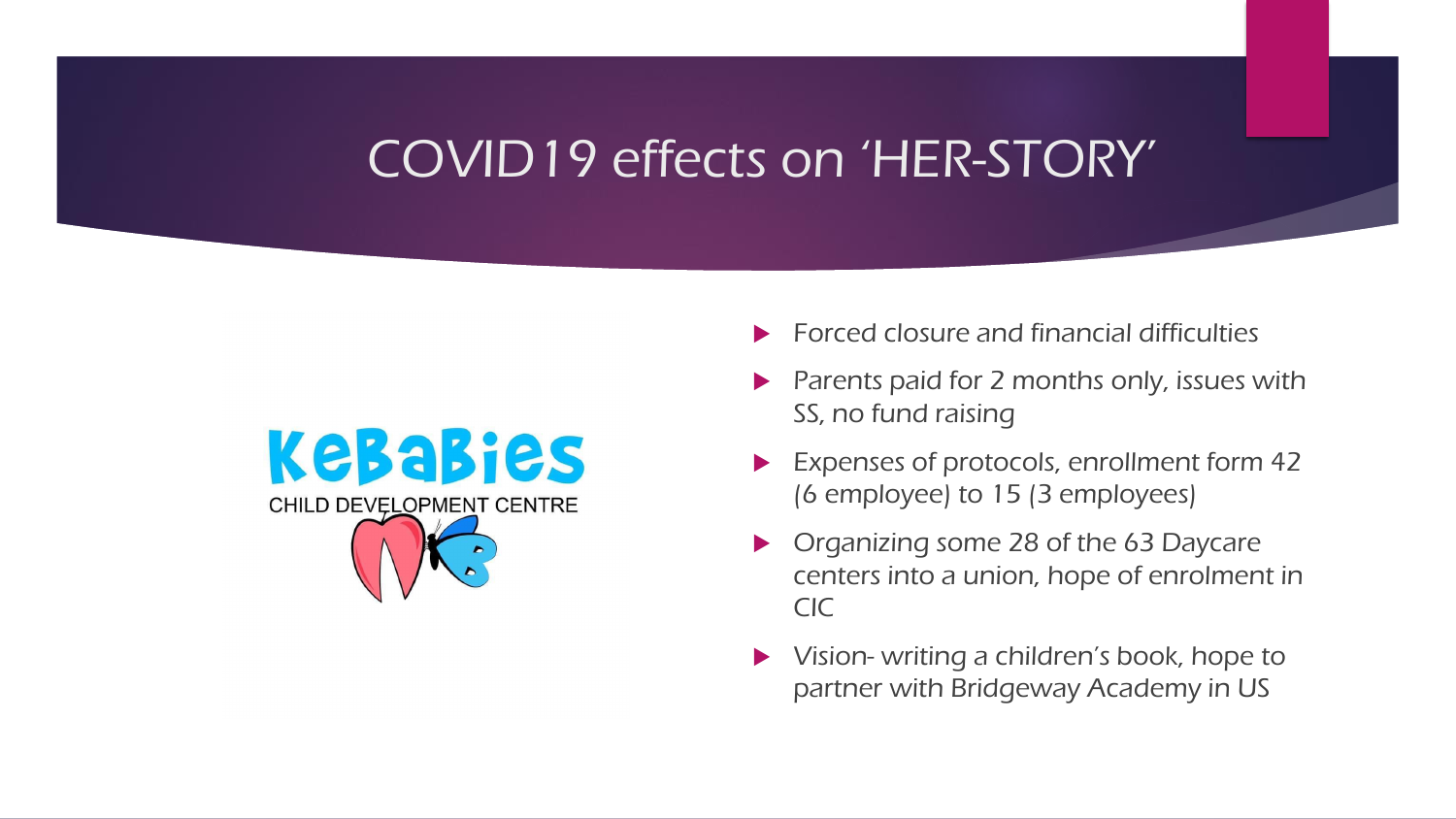#### 'HER-STORY'- Rhonda



- Proprietor of SEAL MY SIPS—SMOOTHIE LOUNGE & JUICE BAR –smoothies, shakes of fresh local fruit and signature rum punch! "State of the art experience in a sealed cup."
- Obstacles—Registration, opening business account, funding but dreams of expanding and starting a franchise.
- COVID coincided with 4-5 years of difficulties. Financial obligations including payment of employees, Social Security etc Believes import duties and customs charges drain on SB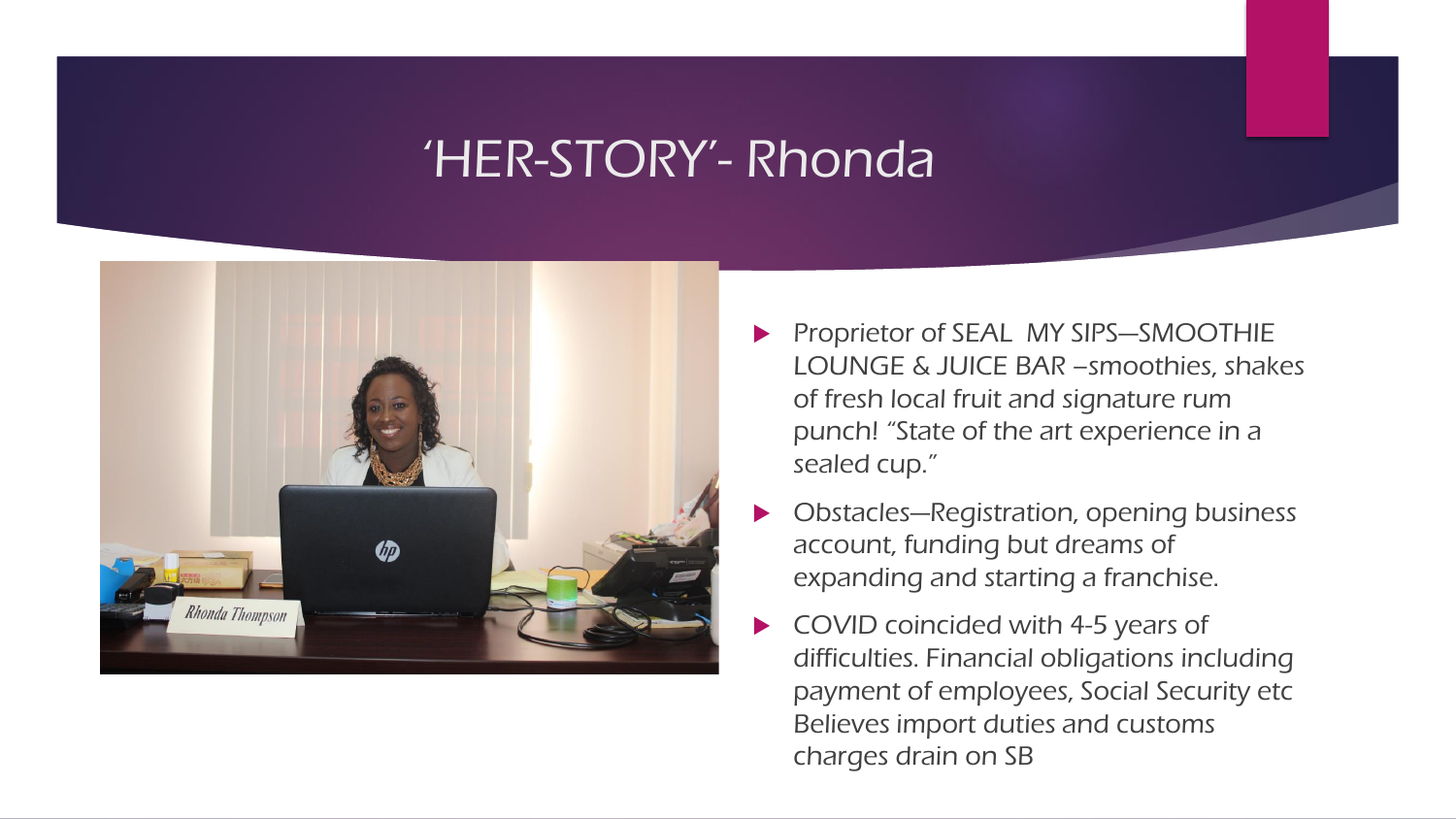## 'HER-STORY'- Rhonda



- **Employed as a Business Development** Officer at the Small Enterprise Development Unit in Nevis (SEDU)
- SEDU and SBDC (St Kitts) offers business counselling, skills training, strategic planning, technical assistance, capital funding etc
- ▶ Small business Development Act. #24 of 2009 has no "carve outs" men more likely to utilize services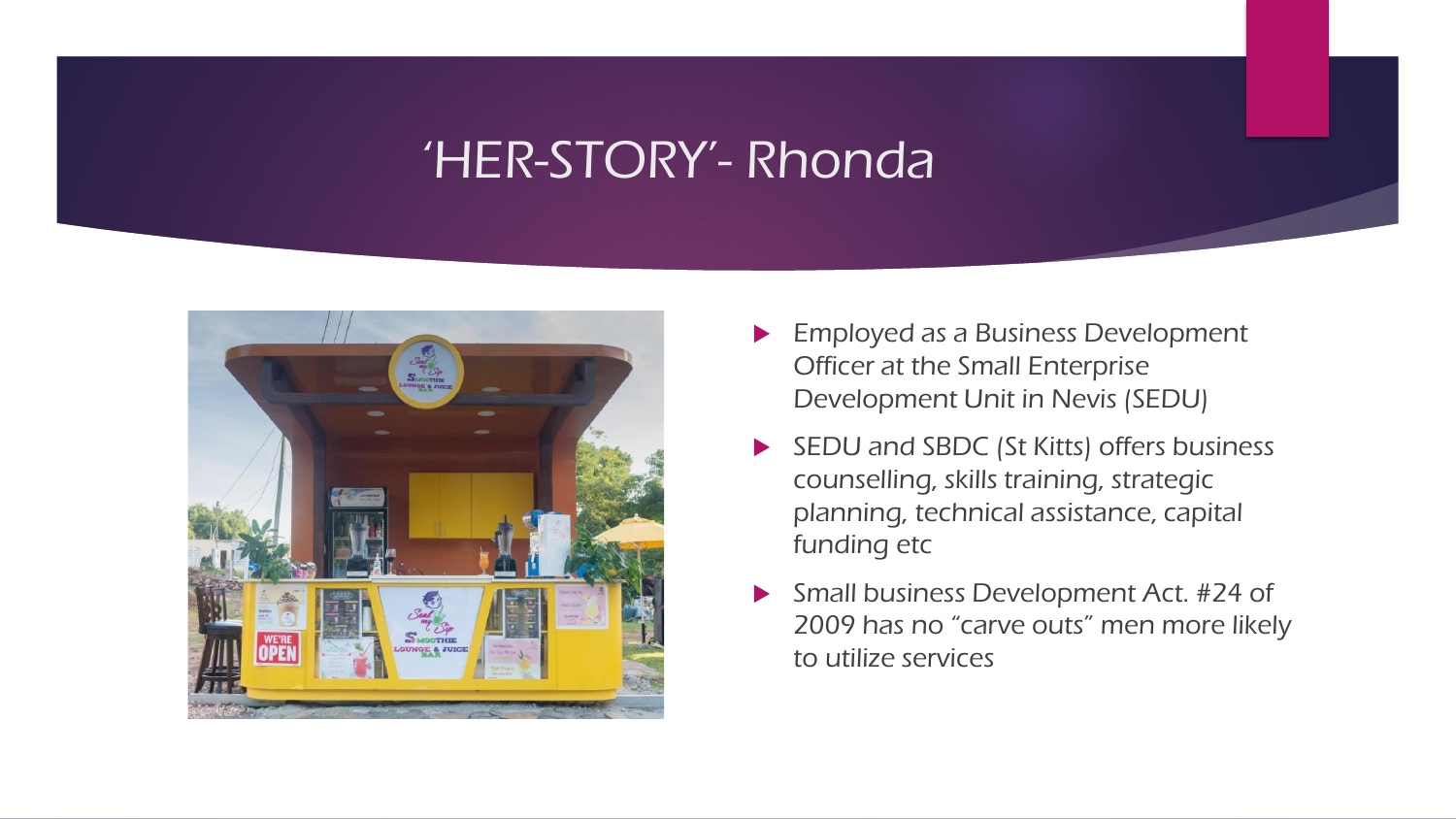#### The Three Cs' + 1. Obstacles to overcome

- 'While all entrepreneurs experience challenges in starting a business, women have additional constraints:
- **Capital**
- $\blacktriangleright$  Contacts
- $\blacktriangleright$  Conciliation
- $\blacktriangleright$  Cultural factors
- If we want to see more women starting businesses, women must be supported to conquer 'The Three Cs' +1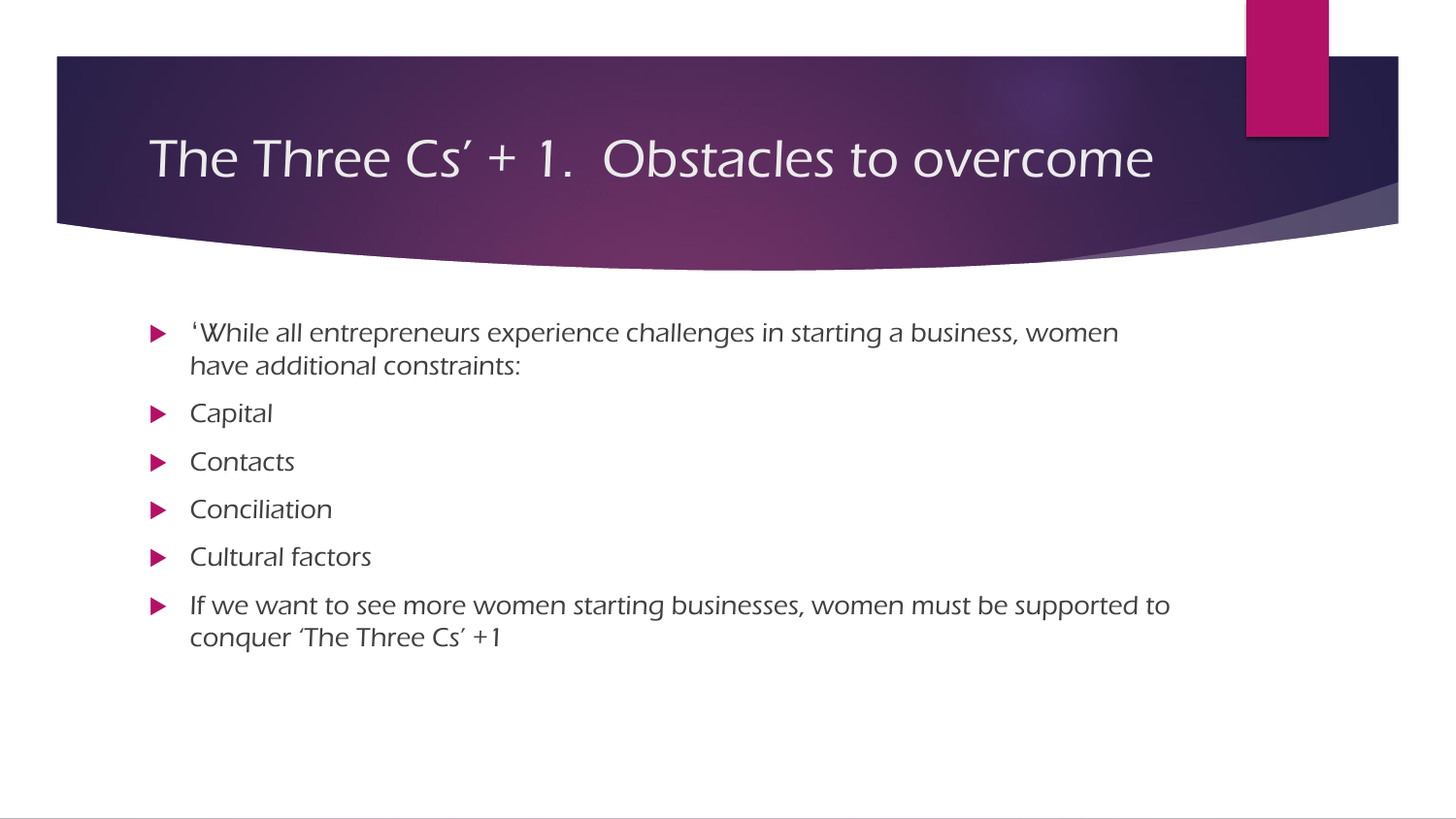# New Model--- All Economies, Equal **Access**

- $\blacktriangleright$  Entrepreneurship--supportive environment for the process of starting and running businesses.
- Innovation--launching of new or improved products, services, processes, or business models to drive differentiation and/or efficiency for enhanced competitiveness.
- $\blacktriangleright$  Growth--individual drive, ambition and potential to grow.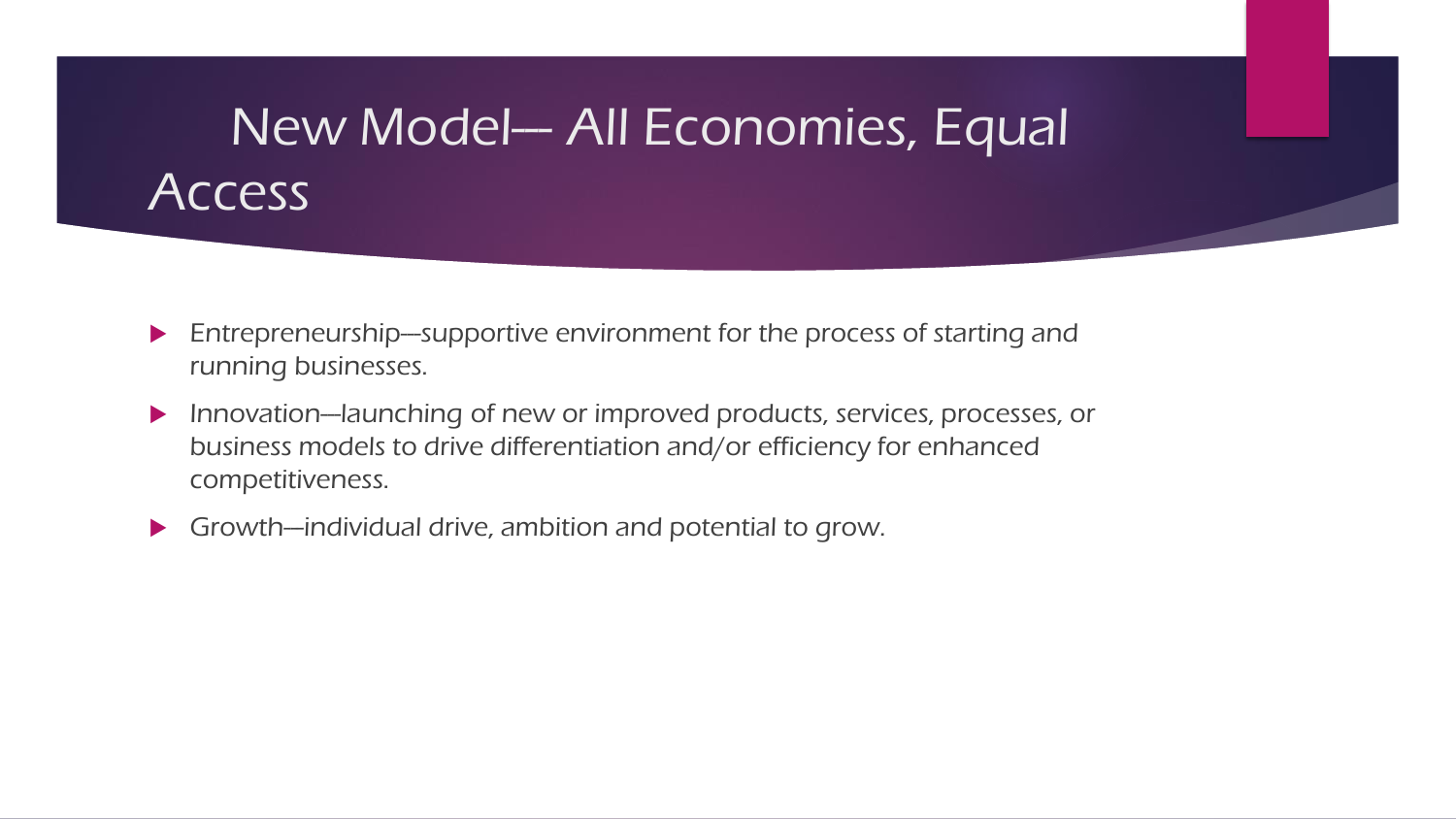# NEW MODEL for SUSTAINABILITY

- Gender equality makes development stronger and more sustainable
- According to a 2019 UN report, "if women were afforded the same equity as men in the labour market, the global annual GDP could potentially grow by as much as \$28 trillion, or 26 per cent by the year 2025". (Pre-COVID)
- $\blacktriangleright$  The reality of anatomical and physiological differences between the sexes should not be exploited to sustain cultures of dominance, superiority and competition as opposed to comparability, complementarity and equality.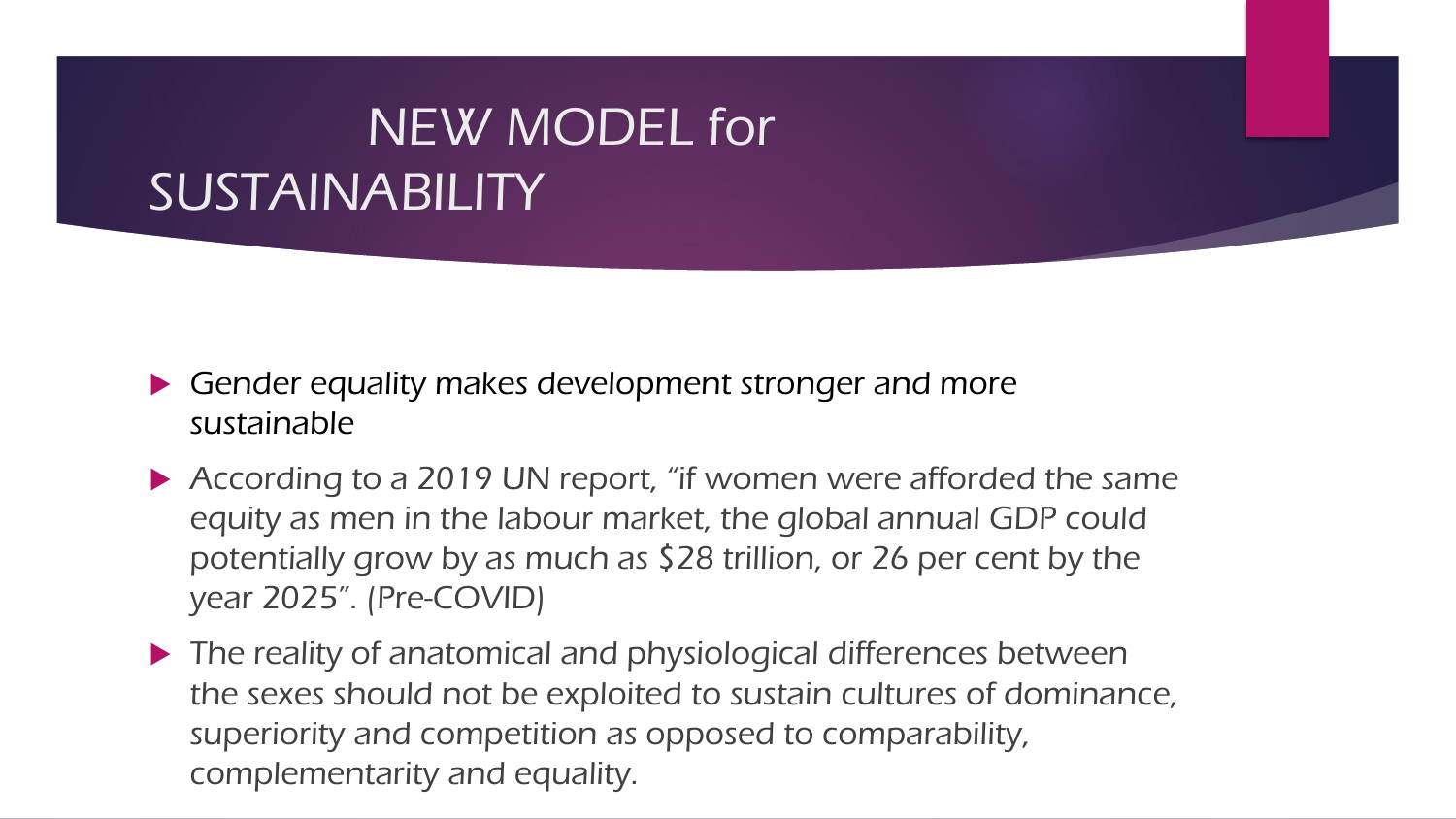# RIANE's NEW MODEL



 $\blacktriangleright$  Is a shift from a system leading to chronic wars, social injustice and ecological balance to one of peace, social justice and ecological balance a realistic possibility? Pg xiv

 Gradually, as the female half of humanity and the values and goals that in androcracy are labeled feminine are fully integrated into the guidance mechanisms of society, a politically and economically healthy and balanced system will emerge." pg 197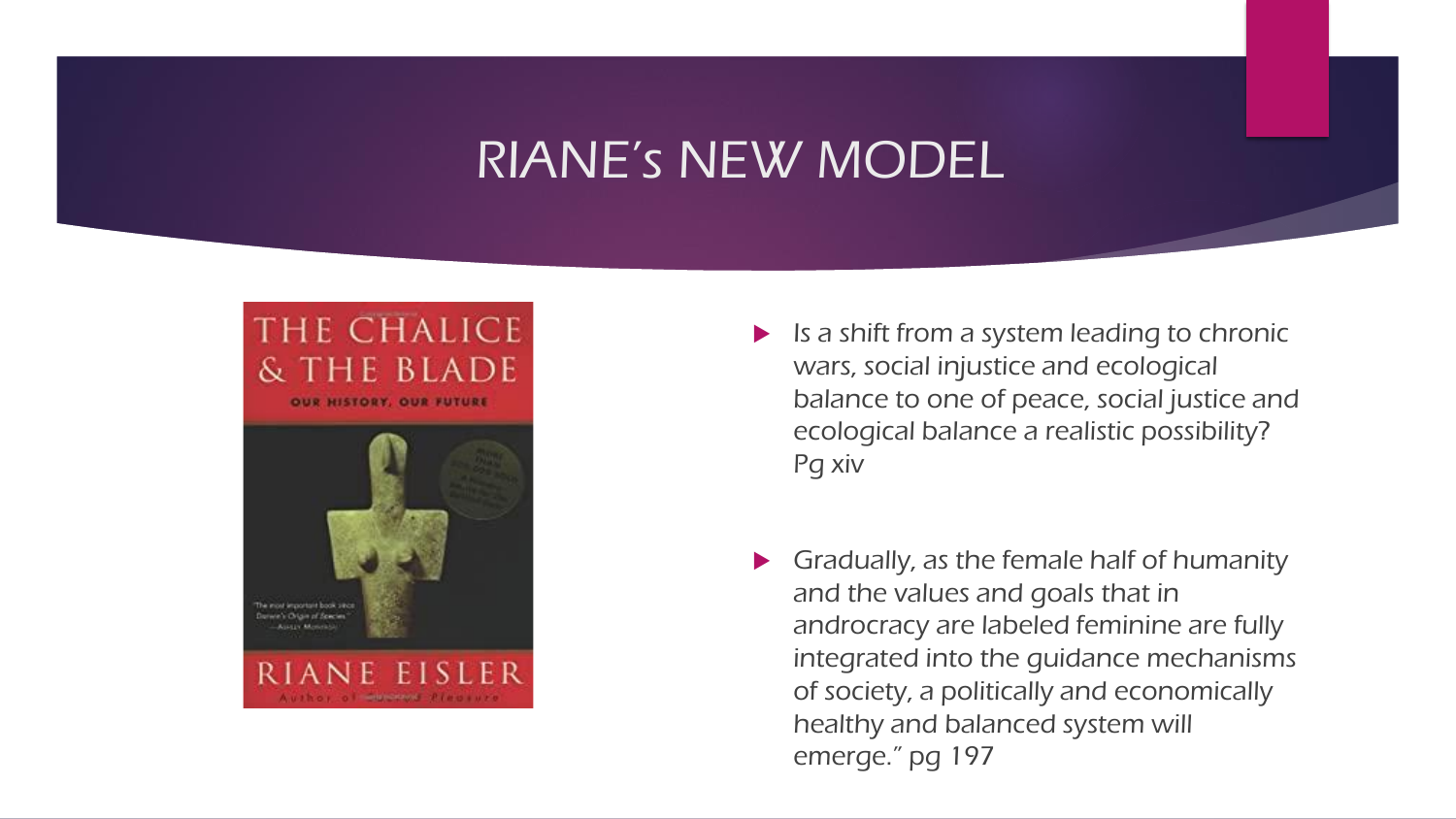#### New Model-SDGs

PEOPLE, PLANET, PROSPERITY, PEACE, PARTNERSHIP

TO ADOPT AN IMPERATIVE OF INCLUSIVITY AND EQUITY, TO EMBRACE AN ECONOMY AND CULTURE OF CARING AND SHARING, TO PROVIDE A LEVEL PLAYING FIELD FOR EDUCATION, INNOVATION, SELF ACTUALIZATION, TO ENCOURAGE TRANSDICIPLINARY AND MULTISECTORAL SOLUTIONS TO COMMON GLOBAL THREATS, IS TO HERALD A CLIMATE OF CHANGE, "SEEK PEACE AND PURSUE IT" AND BE GOOD STEWARDS OF ALL CREATION!